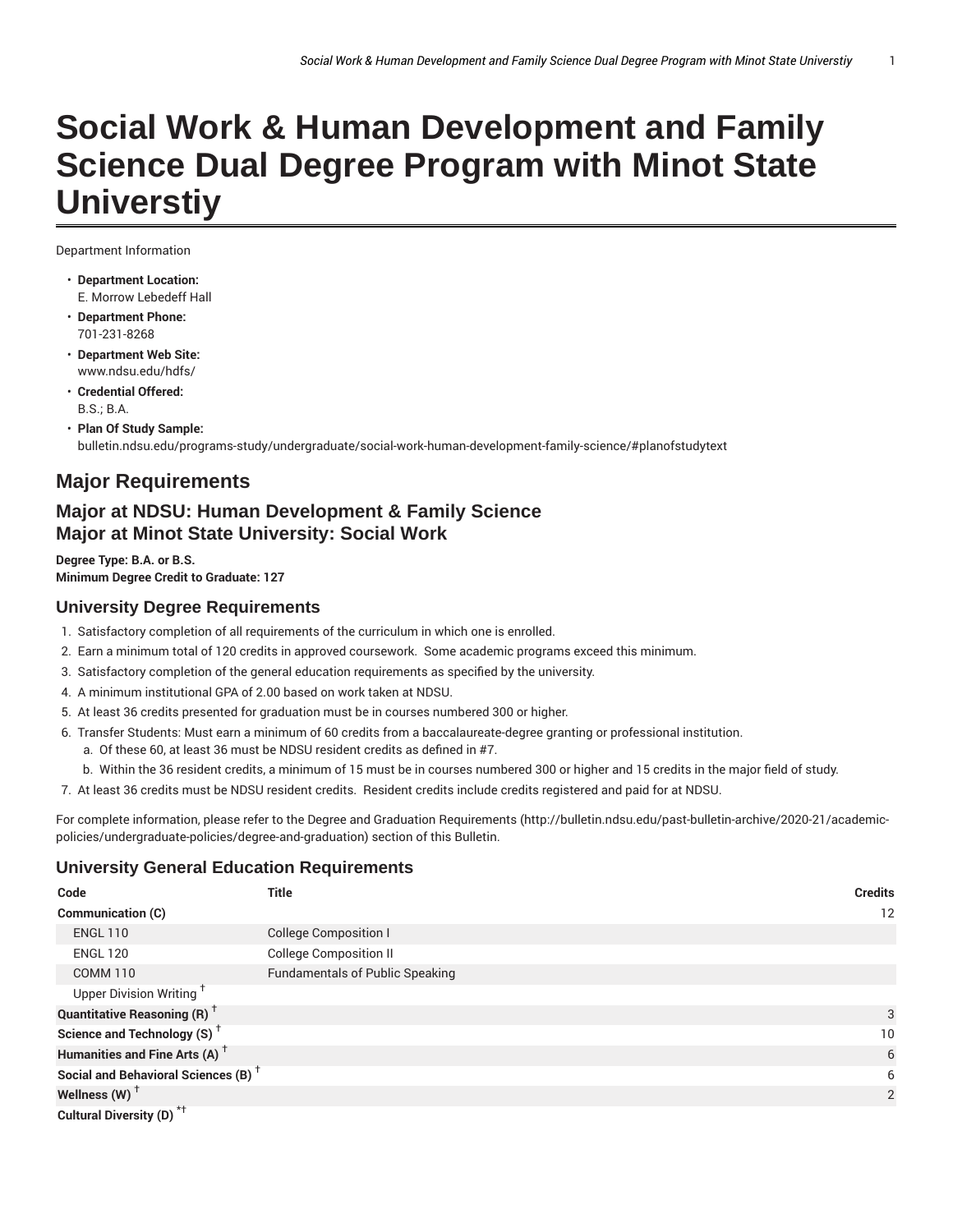| <b>Global Perspectives (G)</b> |          |
|--------------------------------|----------|
| Total Credits                  | ററ<br>ັບ |

\* May be satisfied by completing courses in another General Education category.

† General education courses may be used to satisfy requirements for both general education and the major, minor, and program emphases, where applicable. Students should carefully review major requirements to determine if specific courses can also satisfy these general education categories.

#### **Major Requirements**

| <b>Credits</b>                                                                                              |  |  |  |  |
|-------------------------------------------------------------------------------------------------------------|--|--|--|--|
| <b>Human Development &amp; Family Science Core Requirements</b>                                             |  |  |  |  |
| 1                                                                                                           |  |  |  |  |
| 4                                                                                                           |  |  |  |  |
|                                                                                                             |  |  |  |  |
|                                                                                                             |  |  |  |  |
|                                                                                                             |  |  |  |  |
|                                                                                                             |  |  |  |  |
| 3                                                                                                           |  |  |  |  |
|                                                                                                             |  |  |  |  |
|                                                                                                             |  |  |  |  |
|                                                                                                             |  |  |  |  |
|                                                                                                             |  |  |  |  |
|                                                                                                             |  |  |  |  |
|                                                                                                             |  |  |  |  |
| 3                                                                                                           |  |  |  |  |
|                                                                                                             |  |  |  |  |
|                                                                                                             |  |  |  |  |
|                                                                                                             |  |  |  |  |
|                                                                                                             |  |  |  |  |
| 3                                                                                                           |  |  |  |  |
|                                                                                                             |  |  |  |  |
| 3                                                                                                           |  |  |  |  |
| 3                                                                                                           |  |  |  |  |
| 3                                                                                                           |  |  |  |  |
| Diversity and Multiculturalism in Individual and Family Life (May satisfy general education category B<br>3 |  |  |  |  |
| 3                                                                                                           |  |  |  |  |
| 3                                                                                                           |  |  |  |  |
| 3                                                                                                           |  |  |  |  |
| 3                                                                                                           |  |  |  |  |
|                                                                                                             |  |  |  |  |
| 3                                                                                                           |  |  |  |  |
| 3                                                                                                           |  |  |  |  |
| 3                                                                                                           |  |  |  |  |
| 3                                                                                                           |  |  |  |  |
| 3                                                                                                           |  |  |  |  |
| 1                                                                                                           |  |  |  |  |
|                                                                                                             |  |  |  |  |

<sup>•</sup> A list of university approved general education courses and administrative policies are available here (http://bulletin.ndsu.edu/past-bulletinarchive/2020-21/academic-policies/undergraduate-policies/general-education/#genedcoursestext).